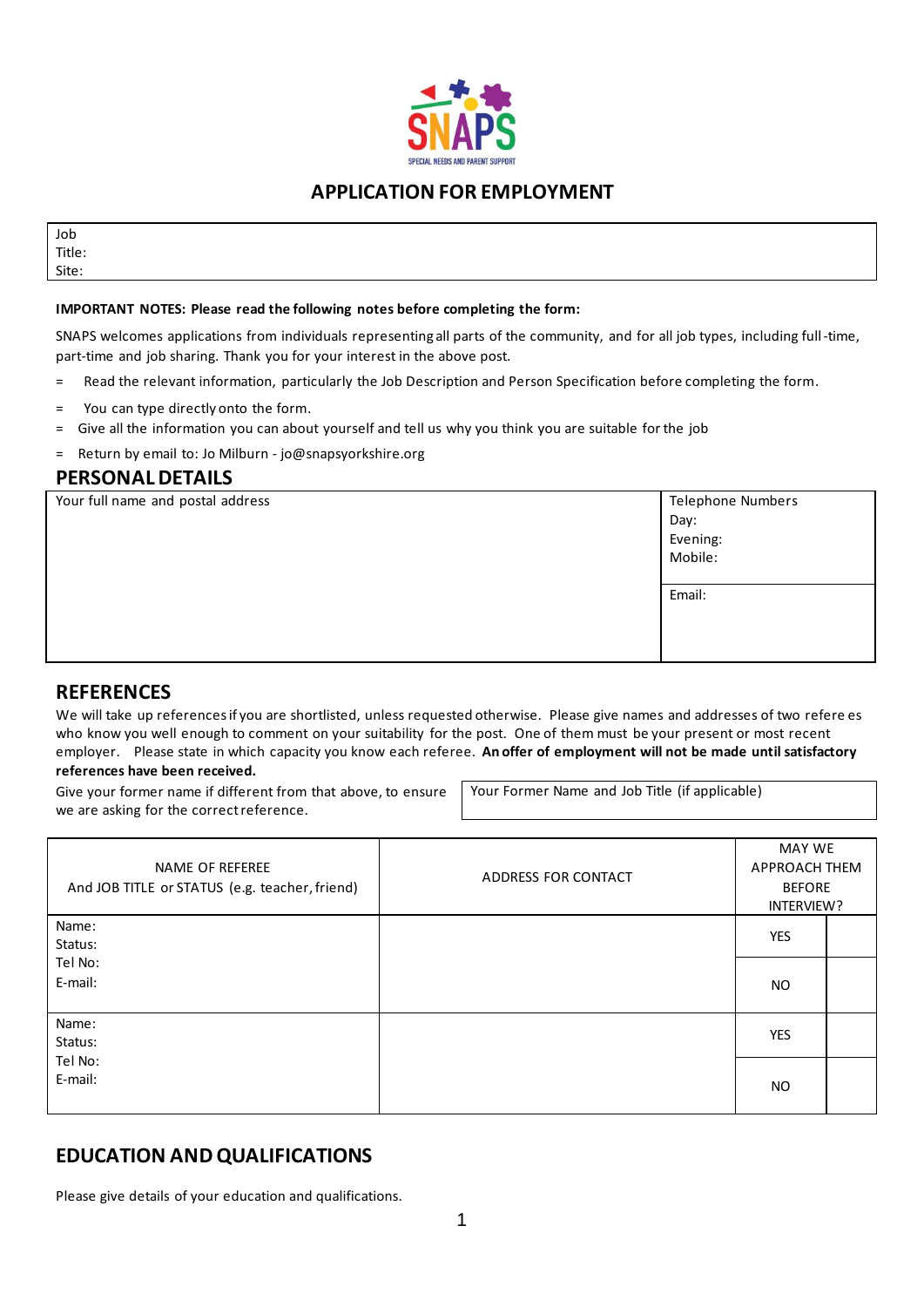| EDUCATION AND QUALIFICATION<br><b>DETAILS</b> | RESULTS/<br><b>GRADES</b><br><b>OBTAINED</b> | <b>WHERE OBTAINED</b> | <b>HOW OBTAINED</b><br>(FULL TIME)<br>(PART TIME)<br>(CORRESPONDENCE) | <b>DATE</b><br><b>FROM</b> | <b>DATE</b><br>TO |
|-----------------------------------------------|----------------------------------------------|-----------------------|-----------------------------------------------------------------------|----------------------------|-------------------|
|                                               |                                              |                       |                                                                       |                            |                   |
|                                               |                                              |                       |                                                                       |                            |                   |
|                                               |                                              |                       |                                                                       |                            |                   |

## **PROFESSIONAL QUALIFICATIONS/MEMBERSHIP**

| QUALIFICATION/PROFESSIONAL BODY | LEVEL | DATE ATTAINED | <b>CURRENT</b><br><b>MEMBERSHIP</b><br><b>STATUS</b> |
|---------------------------------|-------|---------------|------------------------------------------------------|
|                                 |       |               |                                                      |

## **TRAINING AND DEVELOPMENT**

List all training courses undertaken including practical, in-house, commercial and special training courses. Include any apprenticeships, training schemes, evening classes and adult education.

| COURSE AND TRAINING DETAILS | RESULTS/<br>GRADES<br>OBTAINED | <b>WHERE OBTAINED</b> | HOW OBTAINED<br>(FULL TIME)<br>(PART TIME)<br>(RESIDENTIAL) | DATE<br>FROM | DATE<br>TO |
|-----------------------------|--------------------------------|-----------------------|-------------------------------------------------------------|--------------|------------|
|                             |                                |                       |                                                             |              |            |
|                             |                                |                       |                                                             |              |            |
|                             |                                |                       |                                                             |              |            |
|                             |                                |                       |                                                             |              |            |

Do you have a current full driving licence?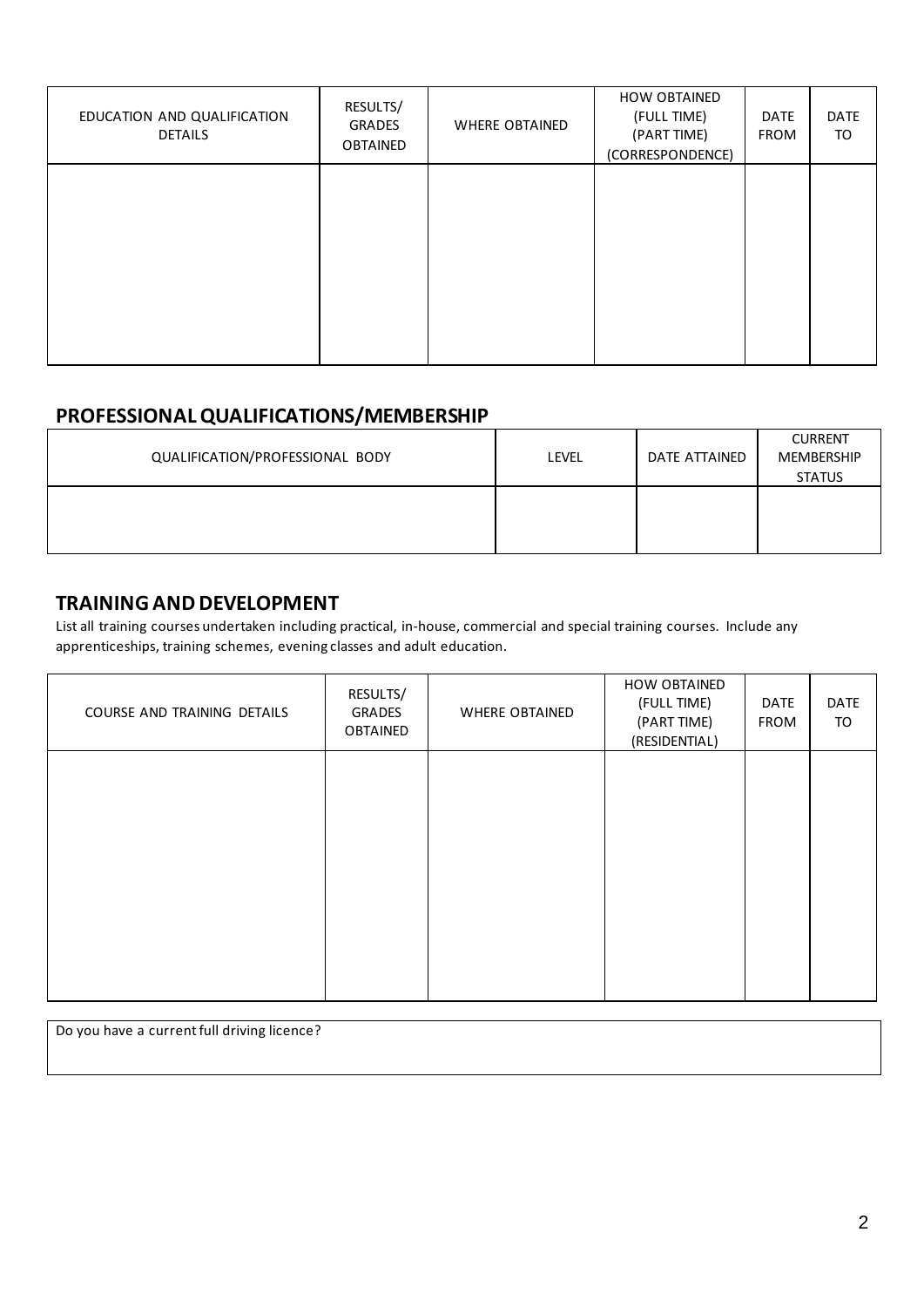## **LANGUAGE SKILLS**

| Which languages other than English do you speak and/or write? |       |       |       |       |
|---------------------------------------------------------------|-------|-------|-------|-------|
|                                                               | Speak | Write | Speak | Write |
|                                                               |       |       |       |       |
|                                                               |       |       |       |       |
|                                                               |       |       |       |       |
|                                                               |       |       |       |       |
|                                                               |       |       |       |       |

# **EMPLOYMENT HISTORY CURRENT (most recent) EMPLOYMENT**

| EMPLOYER'S NAME AND ADDRESS                |  | POSITION HELD |  |              | <b>DATE</b> | <b>REASON FOR WISHING TO</b> |
|--------------------------------------------|--|---------------|--|--------------|-------------|------------------------------|
|                                            |  |               |  |              | TO          | <b>LEAVE</b>                 |
|                                            |  |               |  |              |             |                              |
|                                            |  |               |  |              |             |                              |
|                                            |  |               |  |              |             |                              |
|                                            |  |               |  |              |             |                              |
| TelNo                                      |  | Salary        |  | Hours worked |             |                              |
| Brief note of Duties and Responsibilities: |  |               |  |              |             |                              |
|                                            |  |               |  |              |             |                              |
|                                            |  |               |  |              |             |                              |
|                                            |  |               |  |              |             |                              |
|                                            |  |               |  |              |             |                              |

## **PREVIOUS EMPLOYMENT**(continue on a separate sheet if necessary and attach)

| EMPLOYER'S NAME AND<br>ADDRESS | POSITION HELD | $F/T$ OR<br>P/T HRS | SALARY/<br>WAGE | DATE<br>FROM | DATE<br>TO | <b>REASON FOR</b><br>LEAVING |
|--------------------------------|---------------|---------------------|-----------------|--------------|------------|------------------------------|
|                                |               |                     |                 |              |            |                              |
|                                |               |                     |                 |              |            |                              |
|                                |               |                     |                 |              |            |                              |
|                                |               |                     |                 |              |            |                              |
|                                |               |                     |                 |              |            |                              |
|                                |               |                     |                 |              |            |                              |
|                                |               |                     |                 |              |            |                              |
|                                |               |                     |                 |              |            |                              |
|                                |               |                     |                 |              |            |                              |

| Under the requirements of the Asylum and Immigration Act, are you currently eligible to work in the | YES | $\Box$ NO |  |
|-----------------------------------------------------------------------------------------------------|-----|-----------|--|
| UK?                                                                                                 |     |           |  |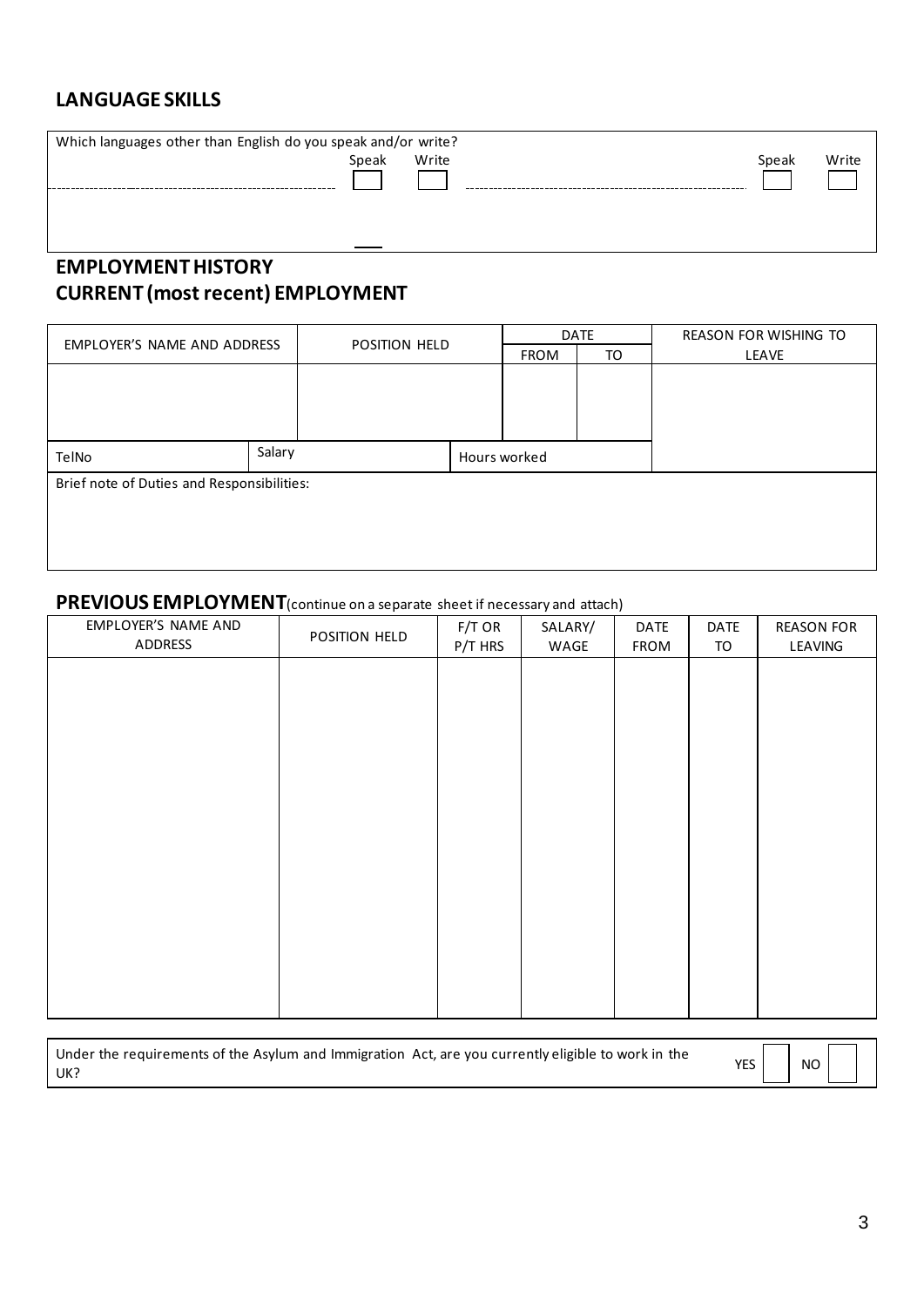## **SUPPORTING INFORMATION** Tell us why you are the person for the job - Use the space below to show you have

the skills, knowledge and experience we are looking for (as described in the Job Description and Person Specification). Don't forget to include details of home-based work, work in the community or with voluntary groups, and your leisure interests to support your application. Please keep your supporting information to a maximum of 2 pages (minimum font size 11) – don't worry if it is less.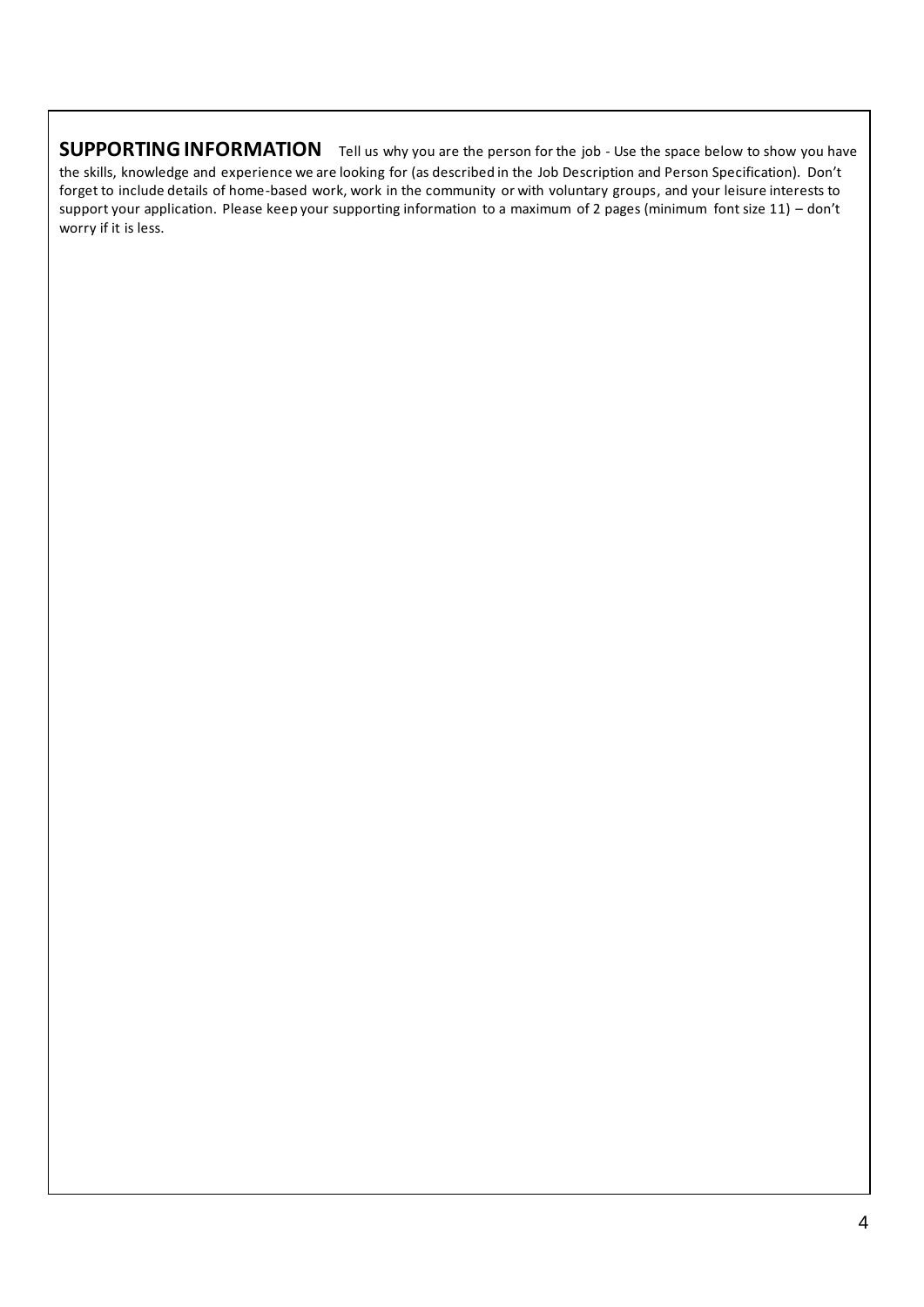**SUPPORTING INFORMATION**(Continue if needed)

Where did you hear about this job?